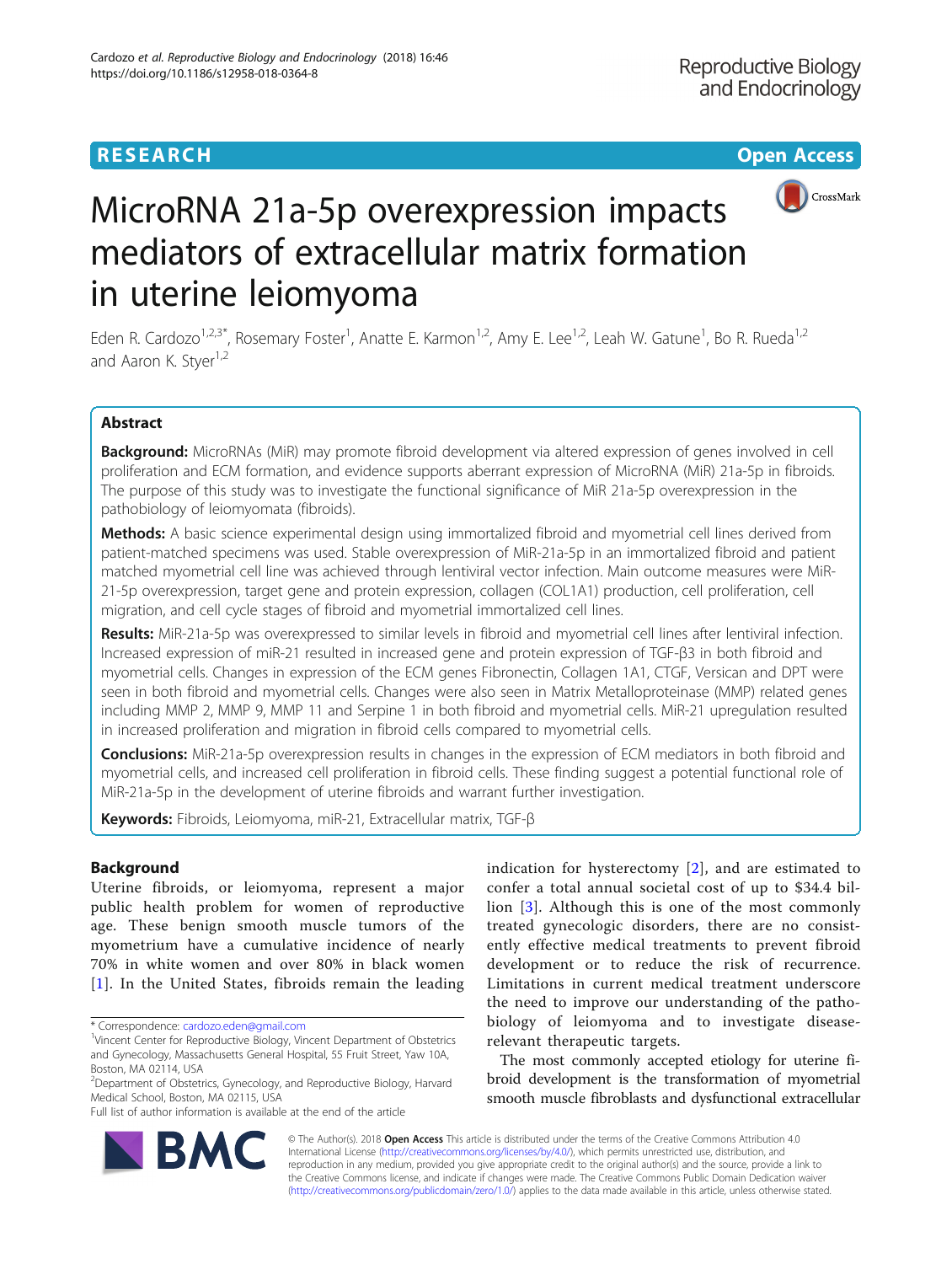matrix (ECM) formation [[4](#page-9-0)]. Transforming growth factor beta (TGF-β) and its cognate receptor (TGF-βR), have been implicated by many investigators as key mediators of aberrant cell signaling which contributes to the development of disease [\[4](#page-9-0), [5](#page-9-0)]. Emerging evidence indicates that many additional genetic and epigenetic alterations may regulate the formation of leiomyomas [[6](#page-9-0), [7\]](#page-9-0). Specifically, microRNAs (miRs) have been recently implicated as epigenetic mediators in the pathogenesis of fibroids [\[8](#page-9-0)]. It has been suggested that miRs may promote fibroid development via altered expression of genes responsible for proliferation, apoptosis, angiogenesis, and ECM formation [[7\]](#page-9-0).

MiRs are small, non-coding, stable RNAs approximately 22 base pairs long [[9\]](#page-9-0), and are thought to regulate gene expression via gene silencing with either inhibition of translation or degradation of target messenger mRNA [[8\]](#page-9-0). Studies have also demonstrated that a minority of miRs may activate gene targets by directly binding to their promoter regions and result in upregulation of target genes  $[10]$ . There is substantial evidence that aberrant miR expression plays a role in the development of multiple malignancies and benign human diseases [[8,](#page-9-0) [11](#page-9-0)–[13](#page-9-0)]. Differential expression of several miR species in fibroids compared to matched native myometrium has implicated these small non-coding RNAs as possible mediators in the pathobiology of fibroids [[14](#page-9-0)–[17\]](#page-9-0).

Overexpression of miR-21 in fibroids (compared to myometrium) has been observed by several independent investigators [\[8](#page-9-0), [16](#page-9-0), [18](#page-9-0)]. Elevated miR-21 has also been reported in several models in cancer biology, and this miR has been shown to inhibit tumor suppressors, to increase cell proliferation, and to promote tumorigenesis [[19](#page-9-0)–[22](#page-9-0)]. Overexpression of miR-21 has also been observed in myocardial, renal, and pulmonary fibrosis models [\[23](#page-9-0)–[26](#page-9-0)]. It is considered a "profibrogenic miR" since it has been shown to target the TGF-β downstream signaling inhibitor Smad-7 and to accentuate the profibrotic function of TGF signaling mediators in promoting excessive ECM formation in hepatic cells [\[27](#page-9-0)].

Recent evidence suggests that various miRs may regulate cell proliferation and ECM formation in uterine fibroids [[15,](#page-9-0) [28](#page-9-0)]. Given the known role of miR-21 in targeting tumor suppressors, regulation of the profibrotic TGFβ pathway in ECM production, and consistent reports of aberrant expression of miR-21 in fibroids in several studies, further investigation of this miR has the potential to delineate the role of miRs in the development of fibroids. The objective of this study is to determine the functional significance of miR-21 overexpression in the pathobiology of uterine leiomyoma. We hypothesize that miR-21 overexpression in uterine fibroid and myometrial cells will impact the mediators of the TGFβ pathway, and alter the expression of regulators of ECM production.

# **Methods**

This study was approved by the Partners Healthcare Human Research Committee /Institutional Review Board.

## Cell lines / cell culture

An immortalized fibroid cell line (A006-X) and patientmatched myometrial cell line (A005-X) was obtained from the Henry M. Jackson Foundation for the Advancement of Military Medicine, Inc. as previously described [[29](#page-9-0)–[31](#page-9-0)]. Cells were maintained at 37 °C in DMEM-F12 supplemented with 10% fetal bovine serum (FBS), Amphotericin-B anti-fungal reagent, Penicillin/Streptomycin antibiotic, and GlutaMAX supplement (Thermo Fisher Scientific, Waltham, MA).

# Lentiviral infections

Stable miR-21a-5p overexpression of the fibroid cell line was achieved using a SMART choice shMIMIC ™ lentiviral microRNA vector (GE Dharmacon, Lafayette, CO) with GFP reporter, non-targeting (NTC) negative controls and Glyceraldehyde-3-Phosphate Dehydrogenase (GAPDH) positive controls according to manufacturer's protocols. Briefly, cells were plated in triplicate in 96 well plates and dilutions of lentiviral particles were prepared to achieve multiplicity of infection (MOI) of 1.0, 2. 5 and 5.0 respectively. Cells were incubated overnight with transduction medium (1:1 mixture of DMEM with cell culture medium as described above, plus polybrene) containing lentiviral particles then the following day cell culture medium was added to wells and plates were returned to the incubator for 96 h (hr). Knockdown of GAPDH positive control at the mRNA level was verified with RT-qPCR, and fluorescent microscopy was used to confirm efficient infection via TurboGFP™ expression. Establishment of a stable cell line overexpressing miR-21a-5p as well as a stable cell line of NTC was accomplished by selecting for puromycin-resistant cells. RTqPCR (has-miR-21-5p LNA PCR primer set; Exiqon, Vedbaek, Denmark) was used to confirm overexpression of miR-21a-5p in the fibroid and myometrial cell lines. Infections were performed in biological triplicate. For all subsequent experiments, fibroid cells infected at MOI of 5 and myometrial cells infected at MOI of 2.5 were used, as these resulted in similar upregulation of miR-21a-5p in the respective cell lines.

# RNA isolation

RNA was isolated from fibroid and myometrial cells using the mirVana isolation kit (Life Technologies, Carlsbad, CA) according to manufacturer instructions. RNA concentration was quantified using the Nanodrop 2000 Spectrophotometer (ThermoFisher Scientific, Waltham, MA).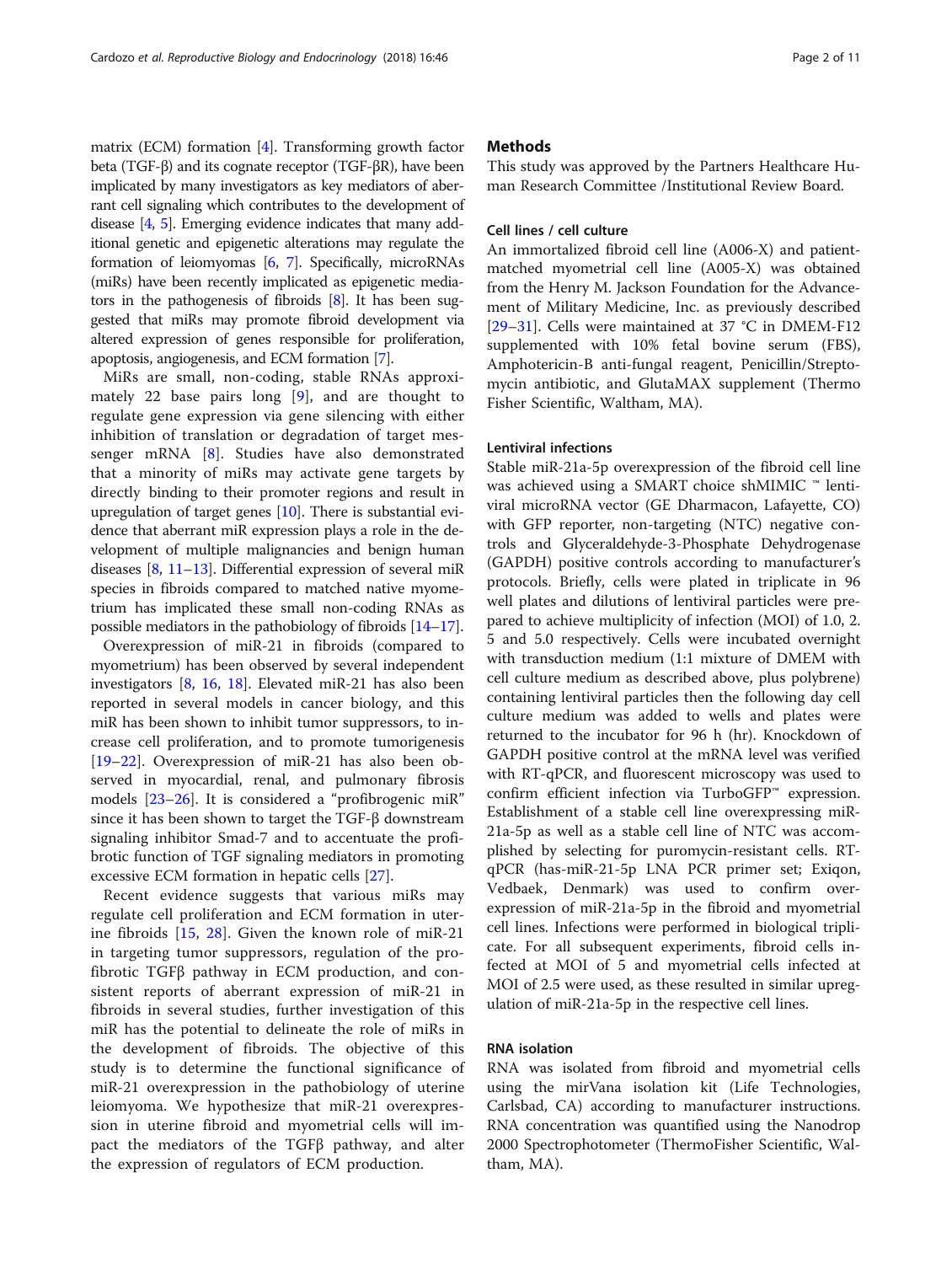# MiR expression real-time qPCR

MiR polyadenylation and reverse transcription to cDNA was performed using the miRCURY LNA microRNA Universal cDNA synthesis kit (Exiqon) per manufacturer protocol. RT-qPCR was performed according to manufacturer protocol using miRCURY LNA microRNA PCR ExiLENT SYBR Green master mix (Exiqon) and hasmiR-21-5p LNA PCR primer set. In order to detect RNA contamination, a non-targeting negative control (NTC) was included in the RT step. Artificial RNA (Sp6) was added to the reverse transcription step as a positive control to confirm that reverse transcription and amplification occurred equally in all samples. MiR-30c, a ubiquitously expressed miR, was used as an internal control. CFX96 Real-Time PCR Detection System (BioRad, Hercules, CA) was used for DNA amplification. Fluorescence of SYBR green dye bound to dual-stranded DNA was utilized for detection. The real-time thermal cycle program was 95°C for 30 s (s) followed by 40 cycles of 95°C for 5 s and 58°C for 30 s.

Experiments were repeated in technical triplicates for each of three infections. Relative changes in MiR expression were calculated using the standard  $2^{-\Delta\Delta}$  method [\[32\]](#page-9-0).

# Gene target expression real-time qPCR

Isolated RNA was used to synthesize cDNA using the Superscript VILO cDNA kit (ThermoFisher Scientific, Cambridge, MA). CFX96 Real-Time PCR Detection System (BioRad, Hercules, CA) was used for DNA amplification. Fluorescence of SYBR green dye bound to dualstranded DNA was utilized for detection. The real-time thermal cycle program was 95°C for 30 s followed by 40 cycles of 95°C for 5 s and 58°C for 30 s. Probes, purchased from Invitrogen (Waltham, MA), were designed in house. Resultant levels were compared to those determined in control cells infected with a lentivirus encoding a missense miR (non-targeting control, or NTC). Betaactin was used as the internal control. Experiments were repeated in technical triplicates for each of three infections. Relative changes in gene expression were calculated using the standard 2(−Delta Delta C(T)) method [\[32\]](#page-9-0).

# Western immunoblot

Immunoblot analysis was performed using protocol as previously described [[33\]](#page-9-0). Antibodies directed against TGFβ3 (Santa Cruz Biotchnology, Dallas, TX) and GAPDH (Cell Signaling Technology, Danvers, MA) were used. The dilution for TGFβ3 was 1:1000 and for GAPDH 1:10,000. A chemiluminescent detection reagent (ECL Prime, GE Healthcare Life Sciences, Pittsburgh, PA) was used to develop the blots and then images were created using the Bio Rad ChemiDoc XRS + Imaging System (BioRad, Hercules, CA) and subsequently analyzed using ImageJ software (National Institutes of Health, Bethesda, MD). The level of TGFβ3 was quantitated to the level of GAPDH (loading control).

# Collagen (COL1A1) assay

The amount of type I collagen produced by fibroid and myometrial cells over-expressing miR-21a-5p, as well as non-targeting controls, was quantified using the Human Type I Collagen Detection Kit (Chondrex, Inc., Redmond, WA) with ELISA according to the manufacturers instructions. Cells were pretreated with pepsin and elastase and then capture antibody solution was added to cells and they were incubated overnight at 4 °C. Serial dilutions of standard solution were prepared, samples and standard tubes were mixed, incubated at room temperature for 2 h, then plates were washed and detection antibody was added. Steptavidin Peroxidase was added to each well, and cells were incubated for 1 h, after which the plate was washed and OPD solution (ophenylenediamine dihydrochloride in chromagen dilution buffer) was added. Cells were incubated for 30 min at room temperature then 50 μl of 2 N sulfuric acid was added to each well. The OD values were read at 490 nm. The concentration of collagen (μg/ml) was plotted against standard values provided by the manufacturer, and the amount human type I collagen in samples was calculated using regression analysis. Experiments were repeated in technical triplicate for each infection.

# Cell proliferation assay

Proliferation was determined by plating the cells in 24 well plates and culturing as described above. Fibroid and myometrial cells over-expressing miR-21-5p and nontargeting controls were utilized. Fibroid cells were plated at 5000 cells/well and myometrial cells were plated at 10,000 cells/well. Cells were incubated for 24 and 48 h, cells harvested by trypsinization, and the number of viable cells per milliliter was determined by trypan blue exclusion (Invitrogen, Carlsbad, CA) and cell counting using a Bio-RAD TC10™ Automated Cell Counter. Live cells were counted at 24 and 48 h respectively.

# Cell cycle analysis

Fibroid and myometrial cells over-expressing miR-21a-5p and non-targeting controls were cultured and then cells were arrested in mitosis by blocking with thymidine, releasing, and then blocking with nocodazole. To accomplish this, when cells reached 40% confluence, 2 mM thymidine was added and then cultured for 24 h. Thymidine was then removed by washing with 1xPBS and adding fresh DMEM (culture media) for 3 h in order to release the cells. Nocodazole  $(100 \mu g/ml)$  was then added to the media for 12 h then removed by washing with 1xPBS and fresh culture media was added.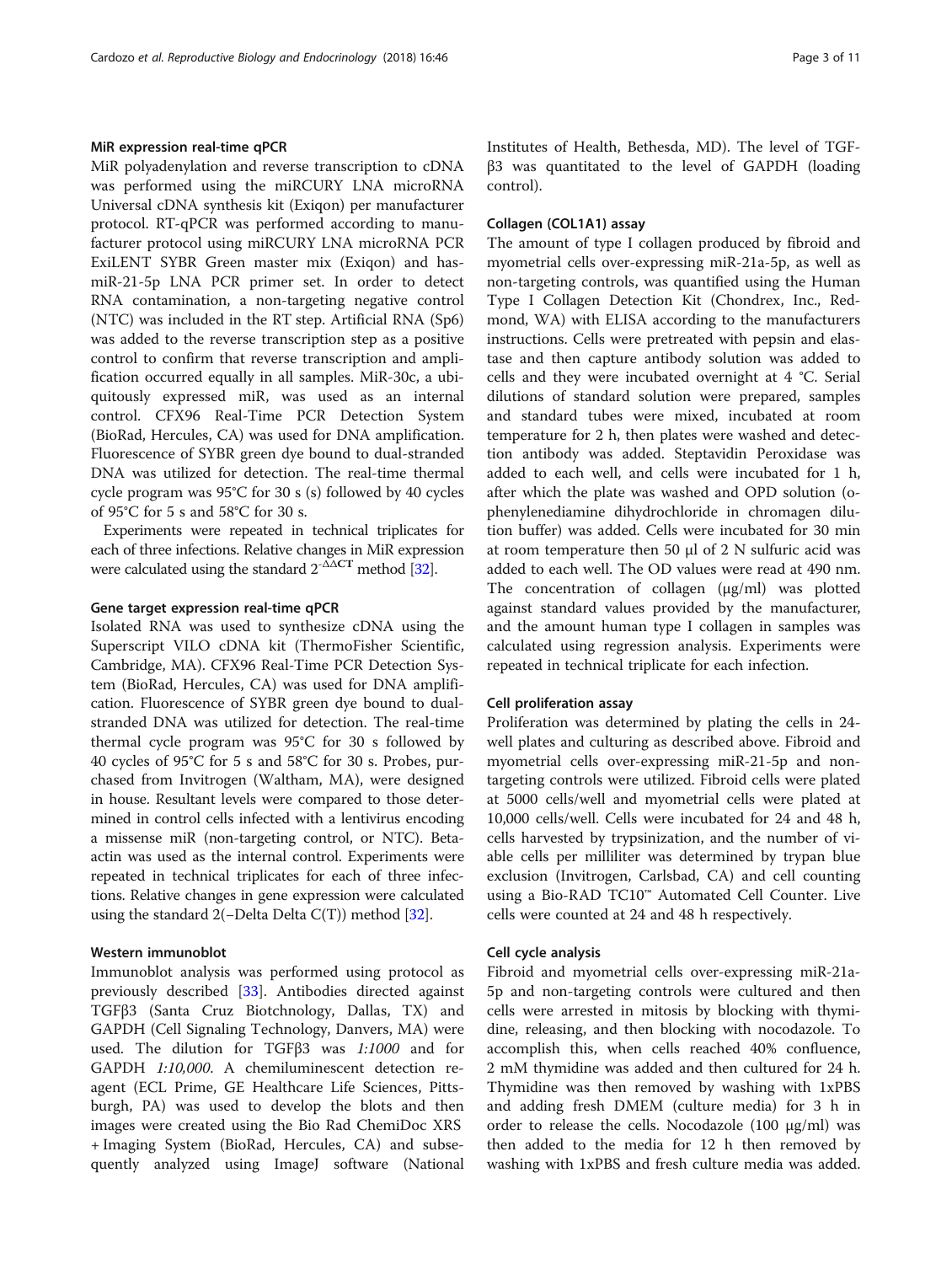Cells were harvested and fixed in cold 70% ethanol, then centrifuged and washed twice with PBS. Cells were stained with Live/Dead Fixable Far Red Dead Cell Stain Kit (ThermoFisher Scientific, Waltham, MA) to eliminate dead cells during LSR analysis. Ribonuclease A was added directly to the pellet, then DAPI  $(1 \mu g/ml)$  was added directly to cells in ribonuclease A solution and incubated for 15 min at room temperature. Cells were examined on a BD LSRII analyzer, and cell cycle analysis was performed using FlowJo software (Treestar Inc., Ashland, OR). Experiments were repeated in technical triplicate for each infection.

# Migration assay

Fibroid and myometrial cells over-expressing miR-21a-5p and non-targeting controls were utilized in the transwell cell migration assay model. Fibroid cells were plated at 5000 cells/well and myometrial cells were plated at 10,000 cells/well due to faster rate of growth of fibroid cells. Cells that migrated across the membrane (sterile 6. 5 mm Corning Transwell with 8um pore polycarbonate membrane inserts [Coring Inc., Coring, NY]) were fixed with Crystal Violet staining solution (Sigma-Aldrich, Natick, MA) and counted at 2.5 h.

## Statistical analysis

For qPCR analyses, comparisons between tissue types were made utilizing ddCP values (fold change, with either myometrium or NTC as reference group). Statistical significance was evaluated with unpaired t-tests and 2 way ANOVA. Western immunoblot results are

presented as relative to the NTC and statistical significance was evaluated using an unpaired t-test. Collagen ELISA results are presented as absolute numbers and results are analyzed with a 2-way ANOVA. Cell cycle and proliferation assay results for the miR21 infected cell line derivatives are presented relative to the results obtained for the corresponding NTC and also analyzed with 2 way ANOVA. Migration data are similarly presented as relative numbers and analyzed using an unpaired t-test. Data were analyzed using Prism software (GraphPad Software Inc., La Jolla, CA).

# Results

# MiR-21 expression

Figure 1 shows the relative expression of miR-21 in fibroid and myometrium after infection with lentivirus based on real time PCR. Results are normalized to a non-targeting control (NTC). The level of miR-21 upregulation was similar between fibroid and myometrium following lentiviral infection.

# TGF-β family gene and protein expression

Relative levels of gene expression for TGF-β3, TGF-β1 and TGF-βRII respectively in fibroid and myometrium (compared to their respective NTCs) are shown in Fig. [2a](#page-4-0). TGF-β3 gene expression was greater in miR-21 upregulated fibroid cells compared to miR-21 upregulated myometrial cells ( $p < 0.0001$ ). An increase was observed in TGF-β3 gene expression in miR-21upregulated fibroid cells relative to their NTC ( $p = 0.04$ ). Similar levels of TGF-β1 and TGF-βRII expression were observed in the

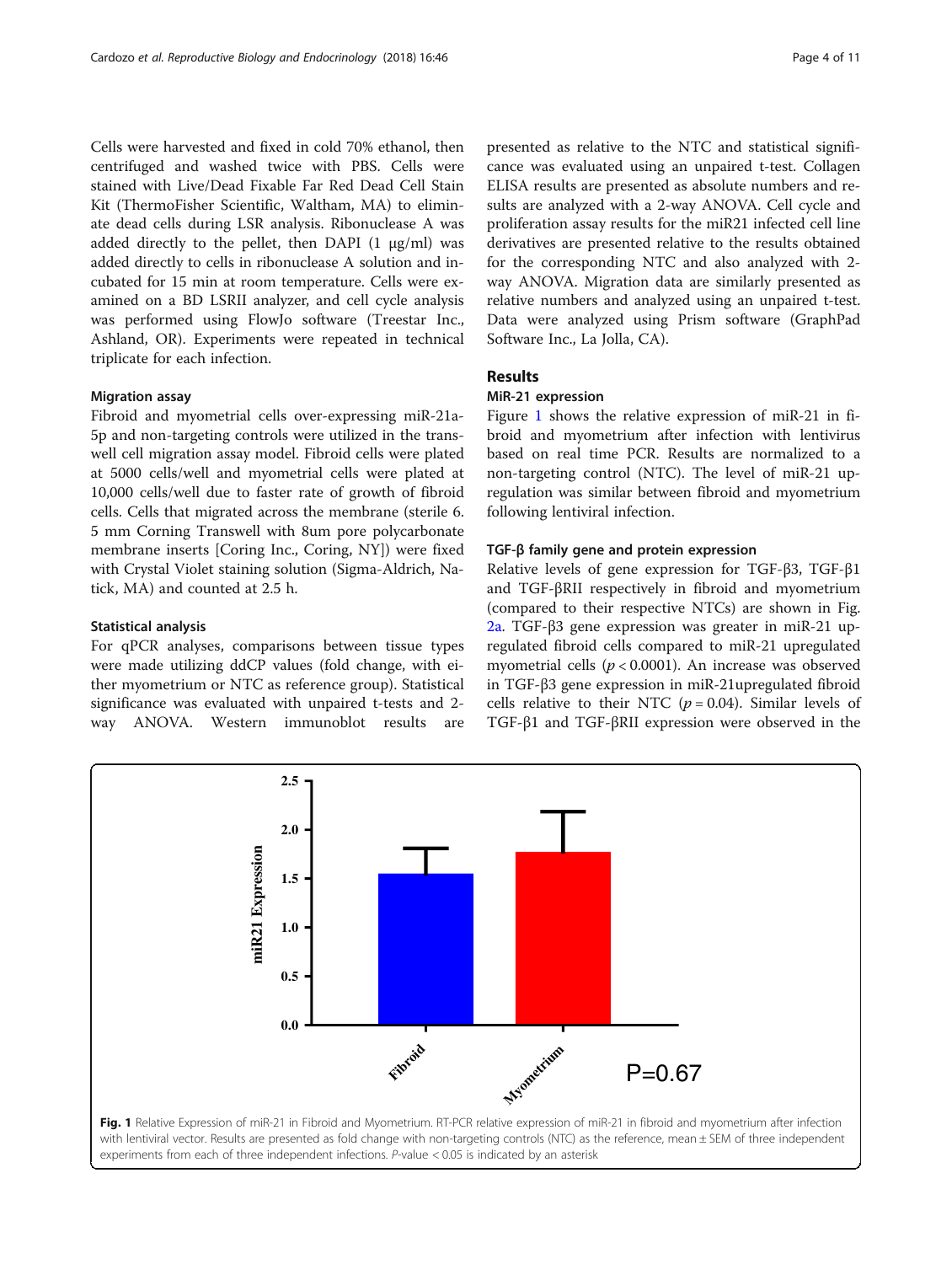<span id="page-4-0"></span>

infection and NTC group in both fibroids and myometrium respectively.

Assessment of TGF-β3 protein expression via Western blot in miR-21 upregulated fibroid and myometrial cells is presented in Fig. 2b. TGF-β3 protein expression was higher in miR-21 upregulated fibroid compared to NTC  $(p = 0.0149)$  and in miR-21 upregulated myometrium compared to NTC ( $p = 0.0002$ ) (Additional file [1](#page-8-0): Figure S1). When TGF-β3 protein expression (corrected for GAPDH levels) in miR-21 upregulated fibroid and myometrium is normalized to each tissue's respective NTC (corrected for GAPDH levels), there is no significant difference in TGF-β3 protein expression between fibroid and myometrium  $(P = 0.73)$  (Fig. 2b).

# Gene expression of matrix metalloproteinase (MMP) genes

Figure [3a](#page-5-0) shows the impact of miR-21 upregulation on the relative expression of ECM related genes. An increase in MMP 2, MMP 9, MMP 11 and Serpine 1 expression in miR-21 upregulated fibroid cells was observed compared to NTC ( $p = 0.01$ , 0.009, 0.007 and 0.02, respectively). Decreased expression of MMP-11 ( $p$ )  $= 0.007$ ) and Serpine 1 ( $p = 0.03$ ) was observed in miR-21 upregulated myometrium compared to NTC. When miR-21 upregulated fibroid cells were compared to miR-21 upregulated myometrium cells, a difference in MMP-2 ( $p = 0.01$ ) and MMP-11 ( $p = < 0.0001$ ) expression respectively was observed.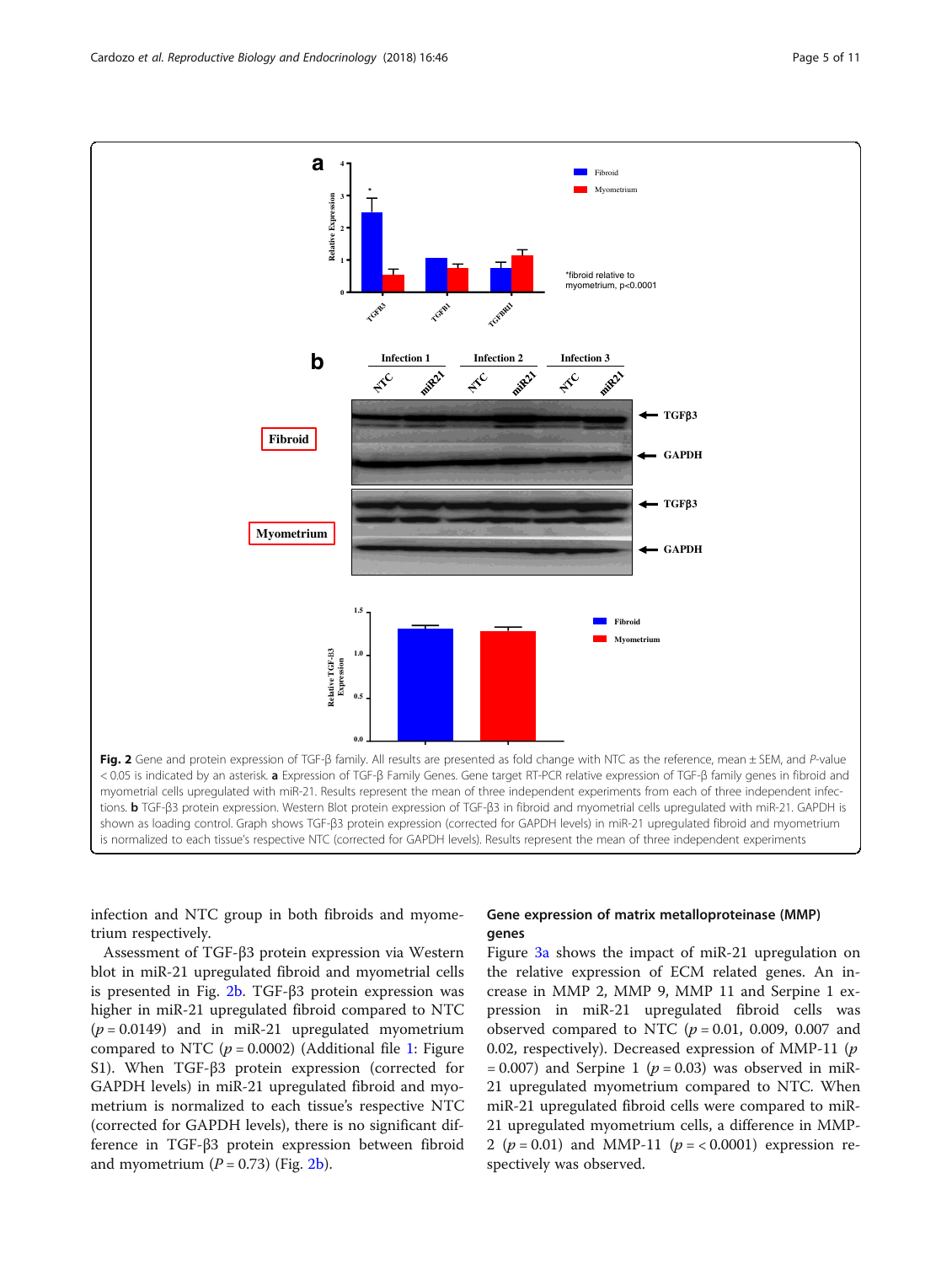<span id="page-5-0"></span>

## Gene expression of extra cellular matrix related genes

The relative gene expression of mediators of ECM formation are presented in Fig. 3b. In miR-21 upregulated fibroid cells, there was a decrease in expression of Collagen 1A1 ( $p = 0.02$ ) and Versican ( $p = 0.02$ ) respectively compared to NTC. In miR-21 upregulated myometrial cells, there was a decrease in the expression of Fibronectin ( $p = 0.02$ ), Collagen 1A1 ( $p = 0.02$ ), CTGF ( $p = 0.01$ ), Versican ( $p = 0.02$ ) and DPT ( $p = 0.04$ ) respectively in the myometrium. No differences were observed when fibroid and myometrium were compared.

# Collagen assay

No difference was seen in collagen accumulation when comparing miR-21 upregulated fibroid or myometrium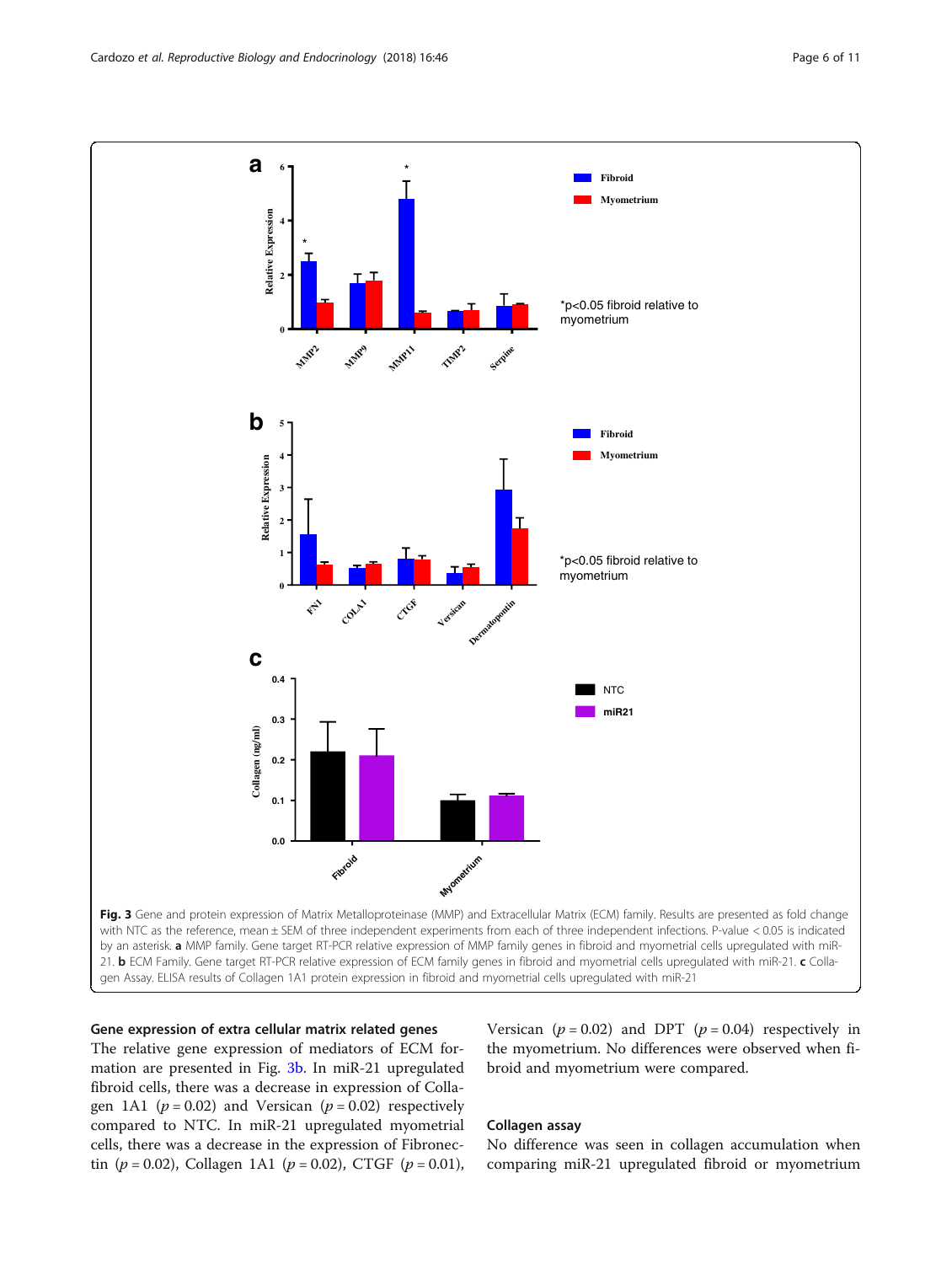to NTC or when comparing miR-21 upregulated fibroid with miR-21 upregulated myometrium (Fig. [3c\)](#page-5-0).

#### Cell proliferation

In fibroid cells, an increase in cell proliferation in cells with miR-21 upregulation compared to controls ( $p < 0$ . 0001) was observed at the 48 h time point. No differences were observed in myometrial cells at any time point (Additional file [2](#page-8-0): Figure S2). Figure [4a](#page-7-0) depicts the results of cell proliferation in miR-21 upregulated fibroid and myometrial cells (normalized to respective NTCs), measured at 24 and 48 h respectively after plating. There was increased proliferation in fibroid cells as compared to myometrial cells at 48 h after plating ( $p < 0.001$ ).

## Cell cycle analysis

Cell cycle analysis of miR-21 upregulated fibroid compared to myometrial cells (normalized to respective NTCs) are shown in Fig. [4b](#page-7-0). Cell cycle analysis of miR-21 upregulated fibroid and myometrial cells compared to their respective NTCs are shown in Additional file [3](#page-8-0): Figure S3. Upregulation of miR-21 did not have any statistically significant impact on transition through the cell cycle, in fibroid compared to myometrium and fibroid or myometrium compared to their respective NTC.

## Migration assay

Migration of miR-21 upregulated fibroid compared to myometrial cells (normalized to respective NTCs) is presented in Fig. [4c](#page-7-0). Increased migration in miR-21 upregulated fibroid cells compared to myometrial cells ( $p = 0$ . 0467) was observed. No difference was observed in the percentage of miR-21 upregulated fibroid cells migrated relative to the fibroid NTC cells, nor in the percentage of myometrial cells migrated compared to their matched myometrial NTCs (Additional file [4](#page-8-0): Figure S4).

# **Discussion**

This study examined the impact of miR-21 overexpression on regulators of ECM formation and functional endpoints in fibroid and myometrial cells. Increased gene and protein expression of TGF-β3, and altered gene expression of several well-described mediators of the ECM in both fibroid and myometrial cells was observed. In addition, several cell specific phenotypic changes, including increased proliferation and migration in fibroid cells compared to myometrial cells myometrial cells occurred following upregulation of miR-21.

Given the phenotypic signature of fibroids, aberrant ECM production and progressive growth, our findings expand the understanding of the possible functional significance of miR-21 in the pathobiology and genesis of this reproductive disorder. Although miR-21 overexpression in fibroids has been reported by other investigators [[16,](#page-9-0) [18\]](#page-9-0), several studies that evaluated the role of miR-21-5p in the pathogenesis of leiomyoma have been previously retracted [[34,](#page-9-0) [35\]](#page-9-0), and the functional significance of this miR in fibroid biology has been incompletely studied [[36](#page-9-0), [37\]](#page-9-0). To our knowledge, our study is the first to provide evidence that miR-21 impacts ECM mediators such as TGF-β3 and MMPs in uterine fibroids.

TGF-β3 has been established as a significant regulator of ECM formation in uterine fibroids  $[4, 5]$  $[4, 5]$  $[4, 5]$  $[4, 5]$ . TGF-β is a growth factor that promotes connective tissue formation, and the TGF-β3 has been shown to have 3 to 4-fold higher expression in fibroids compared to matched myometrium [[38](#page-9-0), [39\]](#page-9-0). The intrinsic biological function of TGF-β, which includes cellular hypertrophy and ECM turnover, are central to various fibrotic disorders, and may be essential to fibroid development and progression [[4\]](#page-9-0). Notably, the use of TGF-β signaling inhibitors in rodent fibroid models results in decreased incidence and multiplicity of uterine leiomyoma [\[40\]](#page-9-0). Based upon the findings of this study, overexpression of miR-21 in fibroids may play a role in TGF-β3 mediated ECM formation in fibroids.

The increased expression of TGF-β3,the primary isoform of TGF-β found in the uterus [[41\]](#page-10-0), and in leiomyoma cells, appears to have an effect on genes encoding collagen formation [\[38\]](#page-9-0) and several other genes which influence ECM formation. To this end, it may play a role in the excessive and dysregulated ECM production observed in fibroids. Studies exploring the impact of culturing immortalized fibroid and myometrial cells with TGF-β3 found increased mRNA and protein production of ECM proteins collagen 1A1 [\[29](#page-9-0), [42\]](#page-10-0), fibronectin 1 [[29,](#page-9-0) [42](#page-10-0)] and connective tissue growth factor [[29\]](#page-9-0) in both cell types, with increased expression in treated myometrial cells to nearly the levels found in leiomyoma cells [[29\]](#page-9-0). Interestingly, in our study, the effect of increased miR-21 and the subsequent increased expression of TGF-β3 in fibroid cells had the opposite impact, and resulted in decreased expression of COL 1A1 and versican. In myometrial cells, increased miR-21 expression resulted in decreased expression of fibronectin, collagen 1A1, CTGF, versican and DPT. A possible explanation for this difference in results between our study and others is that miR-21 may directly and indirectly target several upstream and downstream mediators of the TGF-β pathway, and may result in variable expression of ECM related genes. As a result, further investigation is warranted to evaluate if increased TGF-β3 expression is the result of direct targeting of miR-21 or an indirect on mediators of TGF-β signaling.

Treatment of fibroid and myometrial cells with TGFβ3 has also been shown to result in increased expression of GAG-rich versican variant, which plays an important structural role in ECM organization and also influences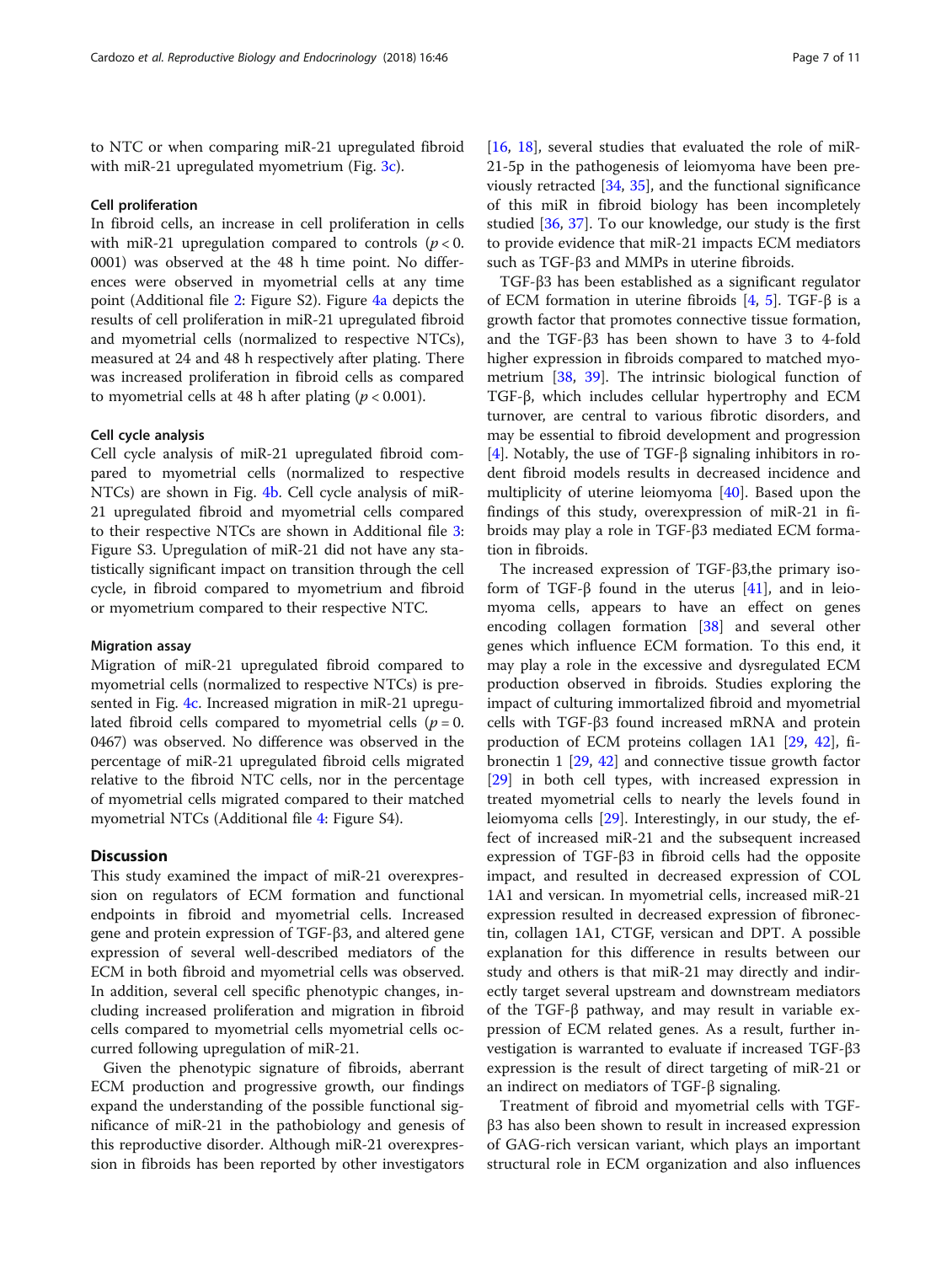<span id="page-7-0"></span>

growth and proliferation [[39](#page-9-0)]. While our study showed a decrease in versican expression, fibroid cells with upregulated miR-21 expression, similar to prior studies, did have a significantly increased rate of proliferation. An increase in proliferation is notable since aberrant proliferation is a hallmark of fibroid cells. Notably, migration was increased in miR-21 upregulated fibroid cells compared to myometrium. Given that there was no difference in the amount of miR-21 upregulation between fibroid and myometrial cells in this study, these differences may suggest that the functional significance of this miR may be specific to cell type.

Treatment of fibroid cells with TGF-β3 has also been shown to induce increased expression of Serpine-1 (plasminogen activator inhibitor-1) protein [[42](#page-10-0)], an inhibitor

of matrix-metalloproteinases (MMP). This is consistent with studies showing TGF-β3 results in decreased expression of genes for MMP-2 and MMP-11, involved in matrix resorption [[29\]](#page-9-0). In contrast, miR-21 upregulated fibroid cells in this study have increased expression of MMP 2, MMP 9, MMP 11 and Serpine-1, in spite of the associated increase in TGF-β3 expression. Again this may reflect the impact on miR-21 at additional targets throughout the TGF-β pathway, or at other sites, which impact the expression of ECM-related genes. Furthermore, miR-21 upregulation in myometrial cells resulted in decreased expression of MMP 11 and Serpine 1, providing further evidence that the role of miR-21 differs among specific tissue/cell types.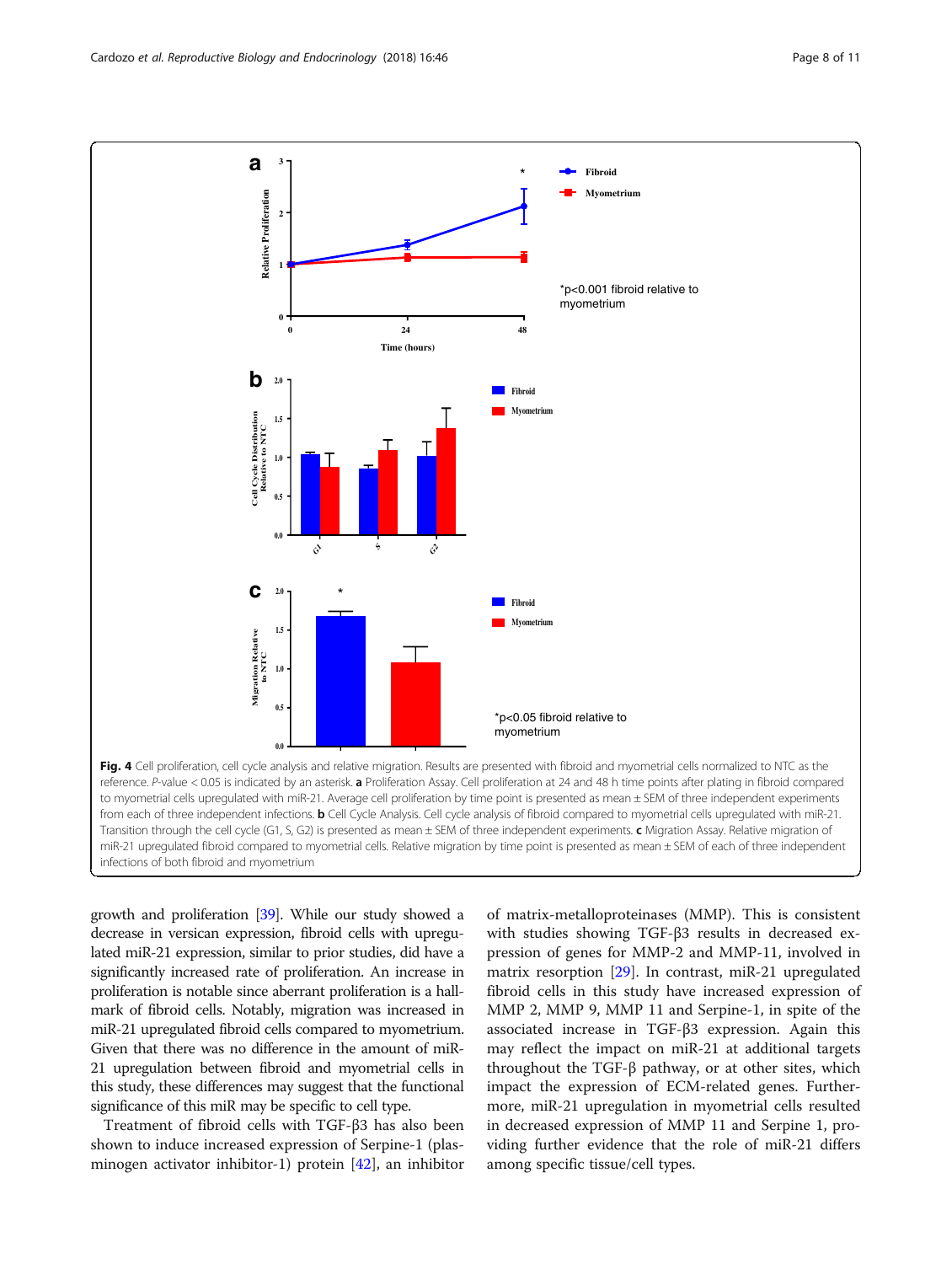<span id="page-8-0"></span>While this study highlights the potential impact of miR-21 and TGF-β3 expression in uterine fibroids, further investigation is necessary to better delineate the impact of miR-21 on fibroid pathobiology, especially as it relates to the TGF-β3 pathway and the extracellular matrix. Strengths of this study include the use of patient matched fibroid and myometrial cell lines. Long-term lentiviral infection, as opposed to short term transfection, was used to upregulate mir-21 in the fibroid and myometrial cells, which allows for study of the downstream impact of miR-21 over a longer period of time. The functional impact of miR-21 overexpression was examined by evaluating multiple fibroid relevant ECMrelated phenotypic and genotypic endpoints, providing a novel preliminary understanding of the role of miR-21 overexpression in the pathogenesis of uterine fibroids.

Limitations of this study include, as previously noted, the fact that a single miR can have multiple simultaneous targets, which can effect multiple signaling pathways. Therefore overexpression of miR-21 may affect expression of a predicted gene target, such as TGF-β3. However, it is unknown if miR-21 is acting directly on this target or via an upstream target in the pathway. Furthermore, as seen with the variable impact of miR-21 on fibroid versus myometrial cells, miRs can act differently in different tissues. Accordingly, the results of this study may not be applicable in other tissue types, and should be interpreted with caution as miR-21 in fibroid and myometrial cells may function differently in vivo versus in vitro. Since this study utilized in vitro models, it is difficult to evaluate the true impact of endogenous sex steroids. Future in vivo studies are needed to understand the influence of endogenous sex steroids on the miR-21 and its role in fibroid pathobiology. Future long-term studies should also aim to assess if miR-21 may be a target for therapeutic intervention that may cause regression of the fibroid phenotype to the normal tissue state. If so, studies will need to determine the most effective way of targeting miR-21 in fibroid tissue only, given that miR-21 is fairly ubiquitous in human tissue.

# Conclusions

In summary, this study has shown that that upregulation of miR-21 resulted in increased gene and protein expression of TGF-β3, altered gene expression of several mediators of the ECM in both fibroid and myometrial cells, and phenotypic changes including increased proliferation and migration in fibroid cells. Our findings support the hypothesis that miR-21 may assert its action in fibroid cells in part via the TGF-β3 pathway and adds to the increasing evidence for a role of miR-21 in the pathobiology of fibroids. Since fibroid and myometrial cells do not respond in the same fashion to upregulation of miR-21, it may be inferred that miR-21 that the

cellular transition from myometrium to uterine fibroids is not solely regulated by miR-21 overexpression. Given the tremendous morbidity and societal cost of uterine fibroids and dearth of effective medical interventions, identification of novel therapeutic targets is critical. This study highlights the importance of miR-21, perhaps via its role in the TGF-β3 pathway, as a focus of future investigation in fibroid biology and as a potential therapeutic target in the treatment of uterine fibroids.

# Additional files

[Additional file 1:](https://doi.org/10.1186/s12958-018-0364-8) Figure S1. TGF-β3 protein expression. TGF-β3 protein expression miR-21 upregulated fibroid and upregulated myometrium compared to NTC. Results represent the mean of three independent experiments. (PDF 90 kb)

[Additional file 2:](https://doi.org/10.1186/s12958-018-0364-8) Figure S2. Proliferation Assay. Cell proliferation at 24 and 48 h time points after plating in fibroid and myometrial cells upregulated with miR-21 compared to their respective NTC. Average cell proliferation by time point is presented as mean ± SEM of three independent experiments from each of three independent infections. (PDF 96 kb)

[Additional file 3:](https://doi.org/10.1186/s12958-018-0364-8) Figure S3. Cell Cycle Analysis. Cell cycle analysis of miR-21 upregulated fibroid and myometrial cells compared to their respective NTCs. Transition through the cell cycle (G1, S, G2) is presented as mean ± SEM of three independent experiments. (PDF 117 kb)

[Additional file 4:](https://doi.org/10.1186/s12958-018-0364-8) Figure S4. Migration Assay. Relative migration of miR-21 upregulated fibroid and myometrial cells compared to their respective NTCs. Relative migration by time point is presented as mean ± SEM of each of three independent infections of both fibroid and myometrium. (DOCX 27 kb)

#### Abbreviations

ECM: Extracellular matrix; FBS: Fetal bovine serum; GAPDH: Glyceraldehyde-3- Phosphate Dehydrogenase; miRs: microRNAs; MMP: Matrix Metalloproteinase; MOI: Multiplicity of infection; NTC: Non-targeting control; TGFβ: Transforming growth factor beta; TGF-βR: Transforming growth factor beta receptor

#### Acknowledgements

We would like to thank Dr. William Catherino and the Henry M. Jackson Foundation for the Advancement of Military Medicine, Inc.

#### Funding

Harvard Catalyst Faculty Fellowship Program-Harvard Medical School (AKS). Vincent Memorial Research Funds (BRR, AKS).

#### Availability of data and materials

The datasets used and/or analyzed during the current study are available from the corresponding author on reasonable request.

#### Authors' contributions

ERC, RF, AEK, BR and AKS contributed to the conception and design of this study. ERC, AEK, AEL, LWG acquired the data and performed the data analysis. All authors assisted in interpretation of data. ERC drafted the manuscript and RF, AEK, BR and AKS revised it critically. All authors read and gave final approval of the manuscript.

#### Ethics approval and consent to participate

This study was approved by the Partners Healthcare Human Research Committee /Institutional Review Board.

#### Competing interests

The authors declare that they have no competing interests.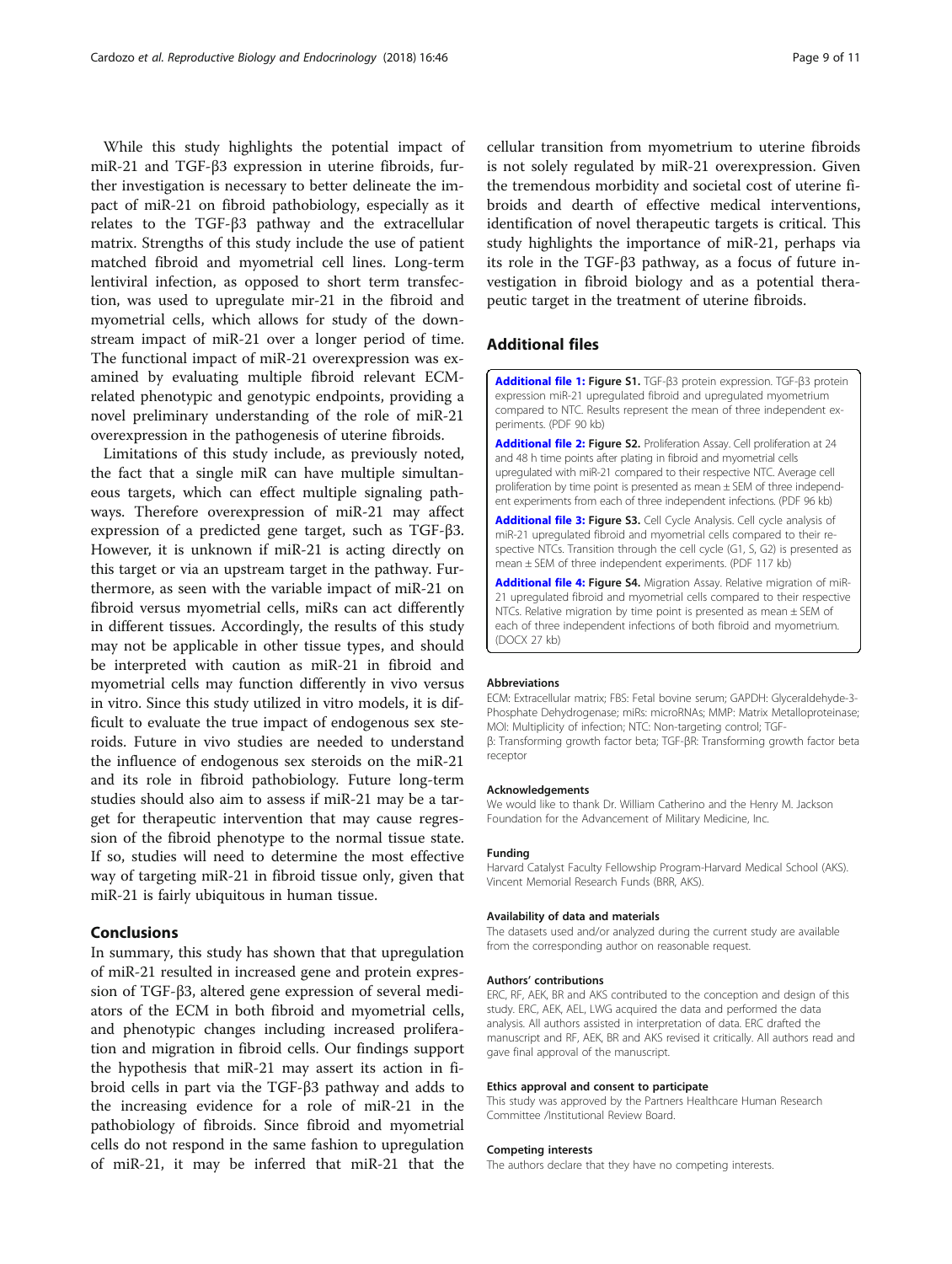<span id="page-9-0"></span>Springer Nature remains neutral with regard to jurisdictional claims in published maps and institutional affiliations.

#### Author details

<sup>1</sup>Vincent Center for Reproductive Biology, Vincent Department of Obstetrics and Gynecology, Massachusetts General Hospital, 55 Fruit Street, Yaw 10A, Boston, MA 02114, USA. <sup>2</sup>Department of Obstetrics, Gynecology, and Reproductive Biology, Harvard Medical School, Boston, MA 02115, USA. <sup>3</sup>Women and Infants Fertility Center, Brown University Warren Alpert Medical School, 90 Plain Street, Providence, RI 02905, USA.

## Received: 12 February 2018 Accepted: 29 April 2018 Published online: 11 May 2018

#### References

- 1. Baird DD, Dunson DB, Hill MC, Cousins D, Schectman JM. High cumulative incidence of uterine leiomyoma in black and white women: ultrasound evidence. Am J Obstet Gynecol. 2003;188:100–7.
- 2. Wright JD, Herzog TJ, Tsui J, Ananth CV, Lewin SN, Lu YS, Neugut AI, Hershman DL. Nationwide trends in the performance of inpatient hysterectomy in the United States. Obstet Gynecol. 2013;122:233–41.
- 3. Cardozo ER, Clark AD, Banks NK, Henne MB, Stegmann BJ, Segars JH. The estimated annual cost of uterine leiomyomata in the United States. Am J Obstet Gynecol. 2012;206:211 e211–9.
- 4. Chegini N. Proinflammatory and profibrotic mediators: principal effectors of leiomyoma development as a fibrotic disorder. Semin Reprod Med. 2010;28:180–203.
- 5. Gauldie J, Bonniaud P, Sime P, Ask K, Kolb M. TGF-beta, Smad3 and the process of progressive fibrosis. Biochem Soc Trans. 2007;35:661–4.
- Arslan AA, Gold LI, Mittal K, Suen TC, Belitskaya-Levy I, Tang MS, Toniolo P. Gene expression studies provide clues to the pathogenesis of uterine leiomyoma: new evidence and a systematic review. Hum Reprod. 2005;20: 852–63.
- 7. Yang Q, Mas A, Diamond MP, Al-Hendy A. The mechanism and function of epigenetics in uterine leiomyoma development. Reprod Sci. 2016;23:163–75.
- 8. Karmon AE, Cardozo ER, Rueda BR, Styer AK. MicroRNAs in the development and pathobiology of uterine leiomyomata: does evidence support future strategies for clinical intervention? Hum Reprod Update. 2014;20:760–87.
- 9. Bartel DP. MicroRNAs: genomics, biogenesis, mechanism, and function. Cell. 2004;116:281–97.
- 10. Place RF, Li LC, Pookot D, Noonan EJ, Dahiya R. MicroRNA-373 induces expression of genes with complementary promoter sequences. Proc Natl Acad Sci U S A. 2008;105:1608–13.
- 11. Lanford RE, Hildebrandt-Eriksen ES, Petri A, Persson R, Lindow M, Munk ME, Kauppinen S, Orum H. Therapeutic silencing of microRNA-122 in primates with chronic hepatitis C virus infection. Science. 2010;327:198–201.
- 12. Nothnick WB. The role of micro-RNAs in the female reproductive tract. Reproduction. 2012;143:559–76.
- 13. Volinia S, Calin GA, Liu CG, Ambs S, Cimmino A, Petrocca F, Visone R, Iorio M, Roldo C, Ferracin M, et al. A microRNA expression signature of human solid tumors defines cancer gene targets. Proc Natl Acad Sci U S A. 2006; 103:2257–61.
- 14. Chuang TD, Luo X, Panda H, Chegini N. miR-93/106b and their host gene. MCM7, are differentially expressed in leiomyomas and functionally target F3 and IL-8. Mol Endocrinol. 2012;26:1028–42.
- 15. Chuang TD, Panda H, Luo X, Chegini N. miR-200c is aberrantly expressed in leiomyomas in an ethnic-dependent manner and targets ZEBs, VEGFA, TIMP2, and FBLN5. Endocr Relat Cancer. 2012;19:541–56.
- 16. Marsh EE, Lin Z, Yin P, Milad M, Chakravarti D, Bulun SE. Differential expression of microRNA species in human uterine leiomyoma versus normal myometrium. Fertil Steril. 2008;89:1771–6.
- 17. Zavadil J, Ye H, Liu Z, Wu J, Lee P, Hernando E, Soteropoulos P, Toruner GA, Wei JJ. Profiling and functional analyses of microRNAs and their target gene products in human uterine leiomyomas. PLoS One. 2010;5:e12362.
- 18. Wang T, Zhang X, Obijuru L, Laser J, Aris V, Lee P, Mittal K, Soteropoulos P, Wei JJ. A micro-RNA signature associated with race, tumor size, and target gene activity in human uterine leiomyomas. Genes Chromosomes Cancer. 2007;46:336–47.
- 19. Akers JC, Ramakrishnan V, Kim R, Skog J, Nakano I, Pingle S, Kalinina J, Hua W, Kesari S, Mao Y, et al. MiR-21 in the extracellular vesicles (EVs) of

cerebrospinal fluid (CSF): a platform for glioblastoma biomarker development. PLoS One. 2013;8:e78115.

- 20. Kan T, Sato F, Ito T, Matsumura N, David S, Cheng Y, Agarwal R, Paun BC, Jin Z, Olaru AV, et al. The miR-106b-25 polycistron, activated by genomic amplification, functions as an oncogene by suppressing p21 and Bim. Gastroenterology. 2009;136:1689–700.
- 21. Si ML, Zhu S, Wu H, Lu Z, Wu F, Mo YY. miR-21-mediated tumor growth. Oncogene. 2007;26:2799–803.
- 22. Sun X, Jiao X, Pestell TG, Fan C, Qin S, Mirabelli E, Ren H, Pestell RG. MicroRNAs and cancer stem cells: the sword and the shield. Oncogene. 2014;33:4967–77.
- 23. He X, Zhang K, Gao X, Li L, Tan H, Chen J, Zhou Y. Rapid atrial pacing induces myocardial fibrosis by down-regulating Smad7 via microRNA-21 in rabbit. Heart Vessel. 2016;31:1696–708.
- 24. Hennino MF, Buob D, Van der Hauwaert C, Gnemmi V, Jomaa Z, Pottier N, Savary G, Drumez E, Noel C, Cauffiez C, Glowacki F. miR-21-5p renal expression is associated with fibrosis and renal survival in patients with IgA nephropathy. Sci Rep. 2016;6:27209.
- 25. Kwon OS, Kim KT, Lee E, Kim M, Choi SH, Li H, Fornace AJ Jr, Cho JH, Lee YS, Lee JS, et al. Induction of MiR-21 by stereotactic body radiotherapy contributes to the pulmonary fibrotic response. PLoS One. 2016;11: e0154942.
- 26. Liu G, Friggeri A, Yang Y, Milosevic J, Ding Q, Thannickal VJ, Kaminski N, Abraham E. miR-21 mediates fibrogenic activation of pulmonary fibroblasts and lung fibrosis. J Exp Med. 2010;207:1589–97.
- 27. Noetel A, Kwiecinski M, Elfimova N, Huang J, Odenthal M. microRNA are central players in anti- and Profibrotic gene regulation during liver fibrosis. Front Physiol. 2012;3:49.
- 28. Marsh EE, Steinberg ML, Parker JB, Wu J, Chakravarti D, Bulun SE. Decreased expression of microRNA-29 family in leiomyoma contributes to increased major fibrillar collagen production. Fertil Steril. 2016;106:766–72.
- 29. Joseph DS, Malik M, Nurudeen S, Catherino WH. Myometrial cells undergo fibrotic transformation under the influence of transforming growth factor beta-3. Fertil Steril. 2010;93:1500–8.
- 30. Levy G, Malik M, Britten J, Gilden M, Segars J, Catherino WH. Liarozole inhibits transforming growth factor-beta3–mediated extracellular matrix formation in human three-dimensional leiomyoma cultures. Fertil Steril. 2014;102:272–81. e272
- 31. Malik M, Webb J, Catherino WH. Retinoic acid treatment of human leiomyoma cells transformed the cell phenotype to one strongly resembling myometrial cells. Clin Endocrinol. 2008;69:462–70.
- 32. Livak KJ, Schmittgen TD. Analysis of relative gene expression data using real-time quantitative PCR and the 2(−Delta Delta C(T)) method. Methods. 2001;25:402–8.
- 33. Groeneweg JW, Hernandez SF, Byron VF, DiGloria CM, Lopez H, Scialabba V, Kim M, Zhang L, Borger DR, Tambouret R, et al. Dual HER2 targeting impedes growth of HER2 gene-amplified uterine serous carcinoma xenografts. Clin Cancer Res. 2014;20:6517–28.
- 34. Pan Q, Luo X, Chegini N. Differential expression of microRNAs in myometrium and leiomyomas and regulation by ovarian steroids. J Cell Mol Med. 2008;12:227–40.
- 35. Pan Q, Luo X, Chegini N. microRNA 21: response to hormonal therapies and regulatory function in leiomyoma, transformed leiomyoma and leiomyosarcoma cells. Mol Hum Reprod. 2010;16:215–27.
- 36. Notice Of Retraction. 'MicroRNA 21: response to hormonal therapies and regulatory function in leiomyoma, transformed leiomyoma and leiomyosarcoma cells' by Qun Pan, Xiaoping Luo and Nasser Chegini, molecular human reproduction (MHR) 16: 215-227 (2010). Doi:10.1093/ molehr/gap093. Mol Hum Reprod. 2012;18:613.
- 37. Retracted. Differential expression of microRNAs in myometrium and leiomyomas and regulation by ovarian steroids. J Cell Mol Med. 2015; 19:2512.
- 38. Leppert PC, Catherino WH, Segars JH. A new hypothesis about the origin of uterine fibroids based on gene expression profiling with microarrays. Am J Obstet Gynecol. 2006;195:415–20.
- 39. Norian JM, Malik M, Parker CY, Joseph D, Leppert PC, Segars JH, Catherino WH. Transforming growth factor beta3 regulates the versican variants in the extracellular matrix-rich uterine leiomyomas. Reprod Sci. 2009;16:1153–64.
- 40. Laping NJ, Everitt JI, Frazier KS, Burgert M, Portis MJ, Cadacio C, Gold LI, Walker CL. Tumor-specific efficacy of transforming growth factor-beta RI inhibition in Eker rats. Clin Cancer Res. 2007;13:3087–99.